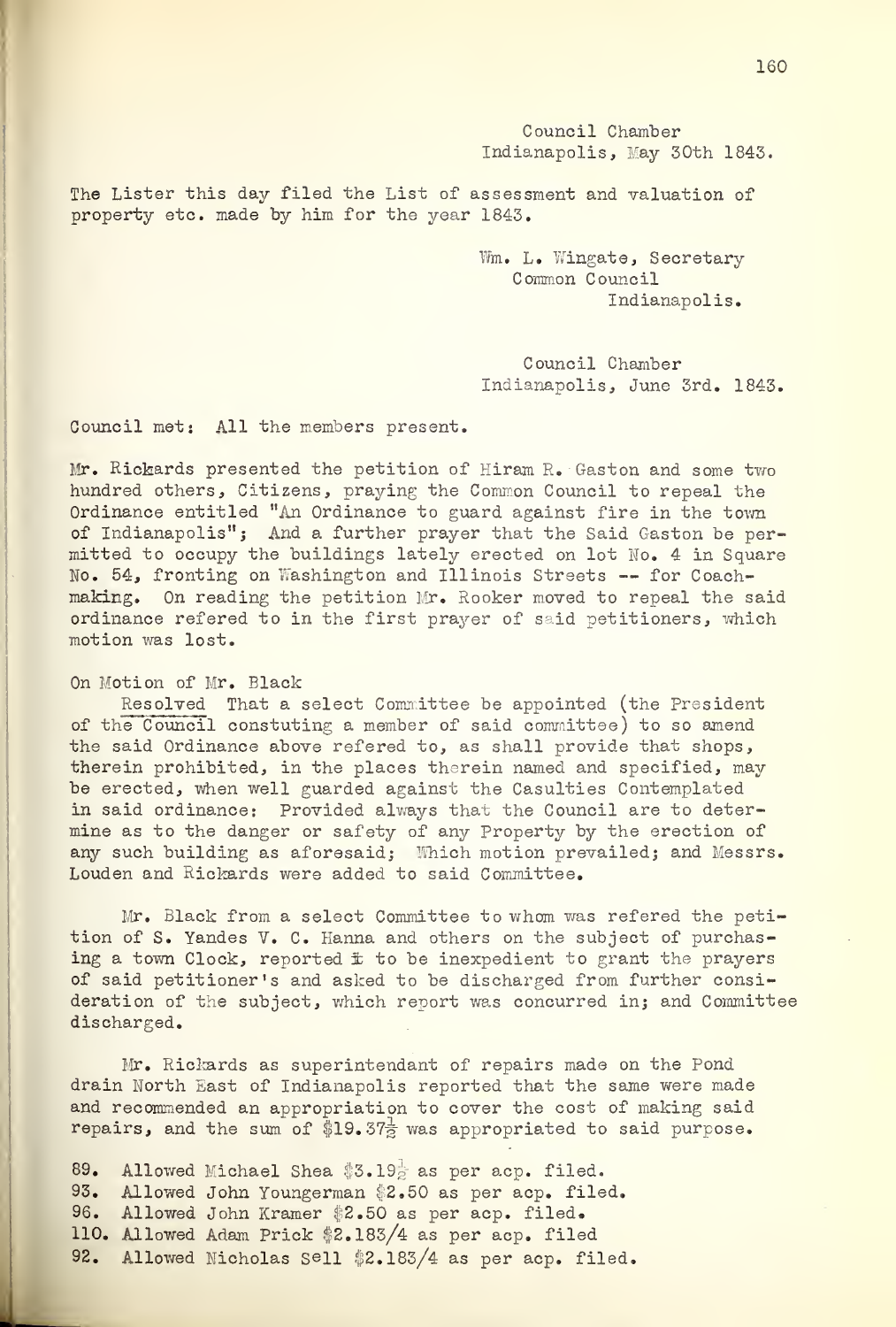(91 - 130) Allowed John O'Connor \$1.87 $\frac{1}{2}$  as per acp. filed. 88. Allowed Thomas M. Weaver \$5.00 as per acp filed. Ordered that the Secretary issue an order on the Treasurer to Thomas M. Weaver, supervisor, for \$131.06; it 87. being the amount of the unexpended balance of road tax of the year 1843, to expended immediately on the Streets in the several Wards according to there respective Shares. 95. Allowed Joseph Fellinger \$1.00 as per acp. filed. 94. Allowed Benjamin Ream \$11.87 $\frac{1}{2}$  as per acp. filed.

The President laid before the Council the Supervisors report which read and received.

On Motion of Mr. Louden, The Council proceeded to appoint a Collector

hereupon Benjamine Ream was appointed Sollector for the present year.

The President presented the Collectors bond for the consideration and approval of the Council: and thereupon the same was accepted and approved.

108. Allowed John Dunglap \$19.00 for printing as per acp. filed. 90. Allowed George Shearer \$12.50 as per acp. filed.

On Motion of Rickards Resolved That the fine assessed against Levi Weaver be remitted upon his paying Costs.

On Motion of Mr. Louden Resolved That the fine assessed against Joseph J. Stretcher be remitted upon his paying Costs.

On Motion of Mr. Louden

Resolved That so much of the third section of the ordinance entitled " An Ordinance to regulate the weighing of Hay and for other purpose " As provides that fees shall be allowed for the weighing of any empty Wagon, Cart, Sled or other vehicle, be repealed; and that the Secretary report an ordinance to that effect.

On Motion of Mr. Goldsberry Ordered that the Committee on Public Wells, Punps and Cisterns be instructed to receive proposals for putting Pumps in the Cisterns in the second Ward, and report thereon at the next meeting.

## On Motion of Mr. Goldsberry

Resolved that a Committee be appointed to view the condition of the north half of the second, fifth, sixth, and the south half of the first Wards, and Illinois Street in the fourth Ward to deter